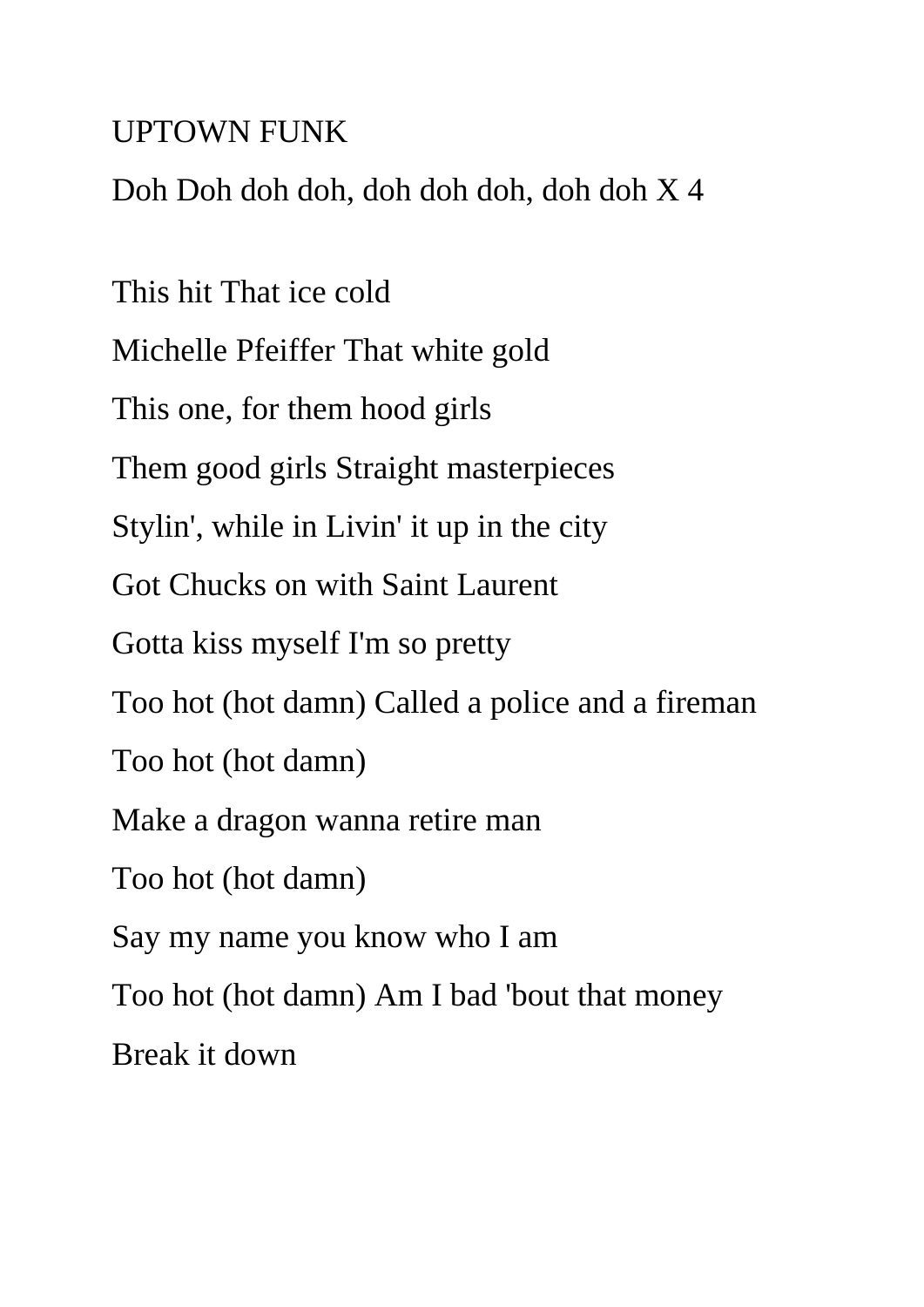Girls hit you hallelujah (whuoo) X 3

'Cause Uptown Funk gon' give it to you X 3

Saturday night and we in the spot

Don't believe me just watch (come on)

WAIT

Don't believe me just watch

WAIT

Don't believe me just watch x 4

HEY HEY HEY HEY

Stop

Wait a minute Fill my cup put some drink in it Take a sip, sign a check Julio! Get the stretch! Ride to Harlem, Hollywood, Jackson, Mississippi If we show up, we gonna' show out Smoother than a fresh jar o' Skippy